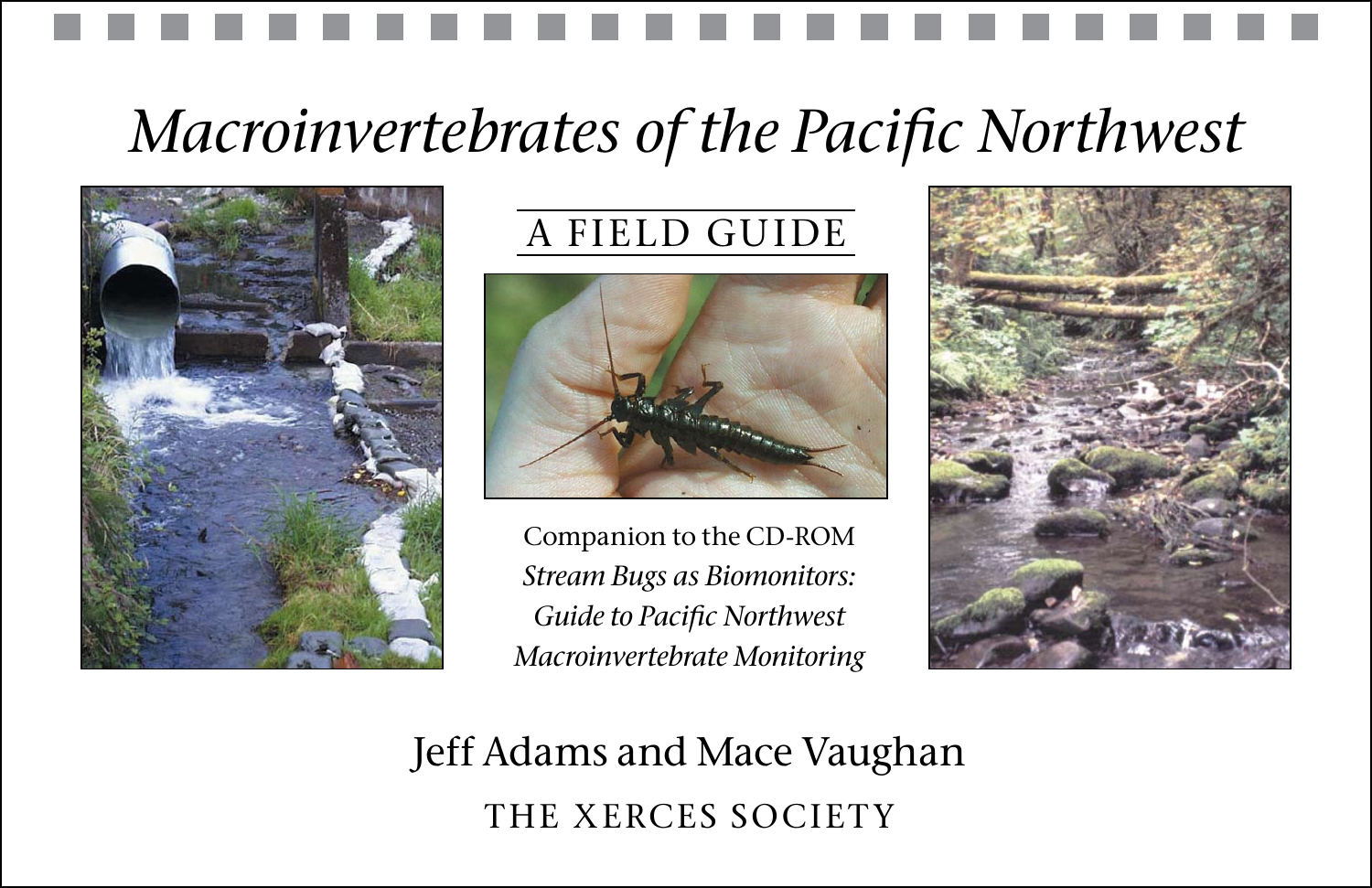

**Ephemeroptera: Baetidae (small minnow mayflies)** *Habitat:* flowing and still waters *Behavior:* swimmers *Feeding:* collector-gatherers *Tolerance:* tolerant

The most common mayflies; have 2 or 3 tails and round, flat gills; the antennae are much longer than the head is wide; in a sample tray, usually dart or swim quickly, stop, float down with legs spread, then swim again.



**Ephemeroptera: Ameletidae (ameletid minnow mayflies)**

*Habitat:* rocks; flowing waters *Behavior:* swimmers/clingers *Feeding:* collector-gatherers *Tolerance:* moderate

Sometimes common in small, mountain streams; 3-tailed mayflies with a striking color pattern, a large head, and short antennae; have round, flat gills with a dark line on the outside; fast-swimming.



**Ephemeroptera: Ephemerellidae (spiny crawler mayflies)** *Habitat:* rocks; flowing waters *Behavior:* clingers *Feeding:* collector-gatherers *Tolerance:* sensitive Diverse in number of species and appearance; when resting, the gills may move rapidly; gills are never present on the

first and second abdominal segments; usually crawl around the bottom of a sample tray.



**Ephemeroptera: Leptophlebiidae (prong-gill mayflies)** *Habitat:* flowing and still waters *Behavior:* swimmers/clingers *Feeding:* collector-gatherers *Tolerance:* moderate

Very common; found in a variety of freshwater habitats; have 3 tails and usually have long, forked gills; may have tusks at lower elevations; undulate through the water of a sample tray and often wave gills when resting.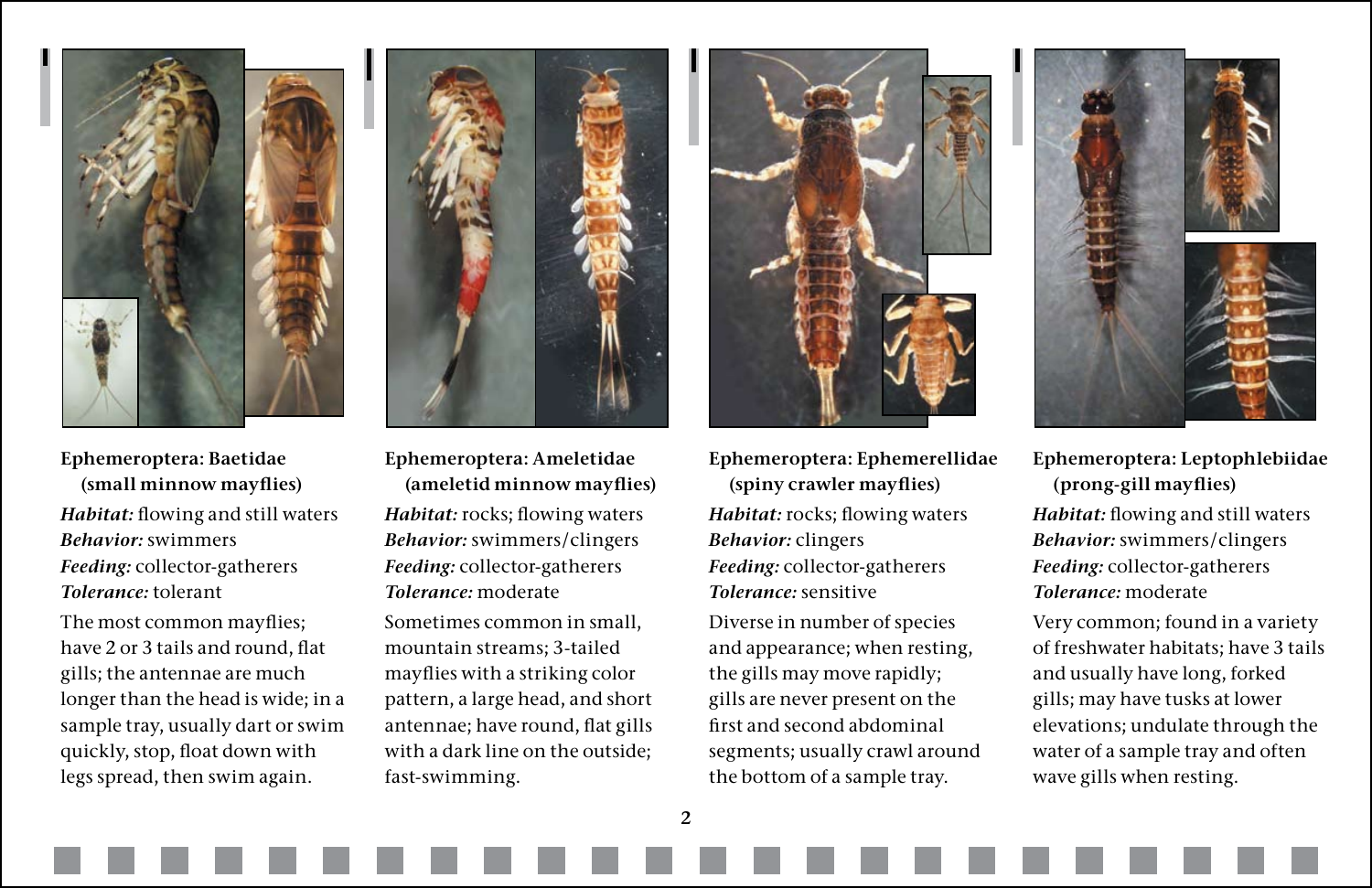

**Ephemeroptera: Heptageniidae (flat-headed mayflies)**  *Habitat:* rocks; flowing waters *Behavior:* clingers *Feeding:* scrapers *Tolerance:* moderate

Mayflies with very flattened bodies and 2 or 3 tails; legs spread to the sides; the head appears rounded with large eyes; sometimes swim in a sample tray by undulating awkwardly, but usually cling closely to the bottom.



**Ephemeroptera: Leptohyphidae (little stout crawler mayflies)** *Habitat:* warmer valley streams and rivers *Behavior:* clingers *Feeding:* scrapers *Tolerance:* tolerant

Stout-bodied mayflies; usually tan or beige with 3 tails; the pair of gills on the second abdominal segment are large triangular plates that cover the remaining gills.



**Ephemeroptera: Ephemeridae (common burrower mayflies)** *Habitat:* pools and edges of valley streams and rivers *Behavior:* burrowers *Feeding:* collector-gatherers *Tolerance:* tolerant

Large, soft-bodied, and usually yellowish to gray; the front of the head has tusks; gills on the abdomen are large and featherlike; burrow in mud and soft sediments; rare in rocky riffles.



**Plecoptera: Peltoperlidae (roach-like stoneflies)** *Habitat:* rocks, mosses, leaf packs; flowing water *Behavior:* clingers *Feeding:* shredders *Tolerance:* sensitive Small stoneflies; shaped like tear drops with very short tails; legs relatively short; the gills are hidden under wingpads; look like tiny roaches; slow and camouflaged in a sample tray.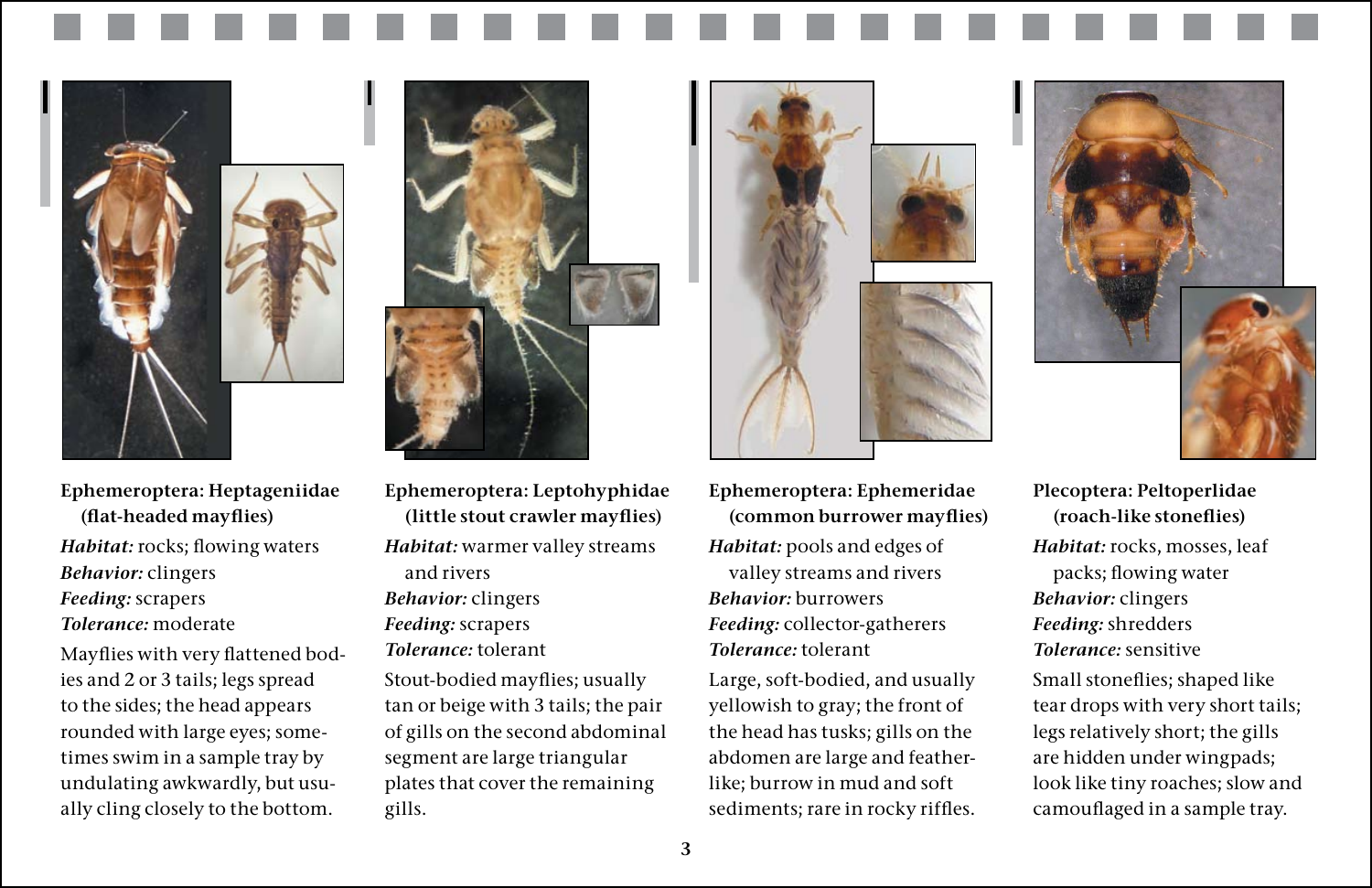

**Plecoptera: Pteronarcyidae (giant stoneflies)** *Habitat:* rocks, leaf packs; flowing waters *Behavior:* clingers *Feeding:* shredders *Tolerance:* moderate

The largest stoneflies, with dark bodies and short tails; slow and lumbering; clusters of white gills cover the underside of the thorax; the top of the first thoracic segment may have pointed corners.



**Plecoptera: Perlidae (golden stoneflies)** *Habitat:* rocks; flowing waters *Behavior:* clingers *Feeding:* predators *Tolerance:* sensitive Large, active stoneflies with clusters of finger-like gills between their legs and sometimes between their tails; color ranges from tan to black with light color patterns; gills are less obvious in earlier instars.



**Plecoptera: Perlodidae (little yellow stoneflies)** *Habitat:* rocks; flowing waters *Behavior:* clingers *Feeding:* predators *Tolerance:* moderate

Medium-sized, active, diverse stoneflies; look similar to golden stoneflies, but without clusters of gills; may have one or two finger-like gills between their legs; may have light stripes running down the abdomen.



**Plecoptera: Chloroperlidae (little green stoneflies)** *Habitat:* rocks, leaf packs; flowing water *Behavior:* clingers *Feeding:* predators *Tolerance:* moderate Common, small, tan stoneflies; the abdomen is long, widest in the middle; tails are shorter than the length of the abdomen; they crawl near the bottom or sometimes wiggle in the water of a sample tray.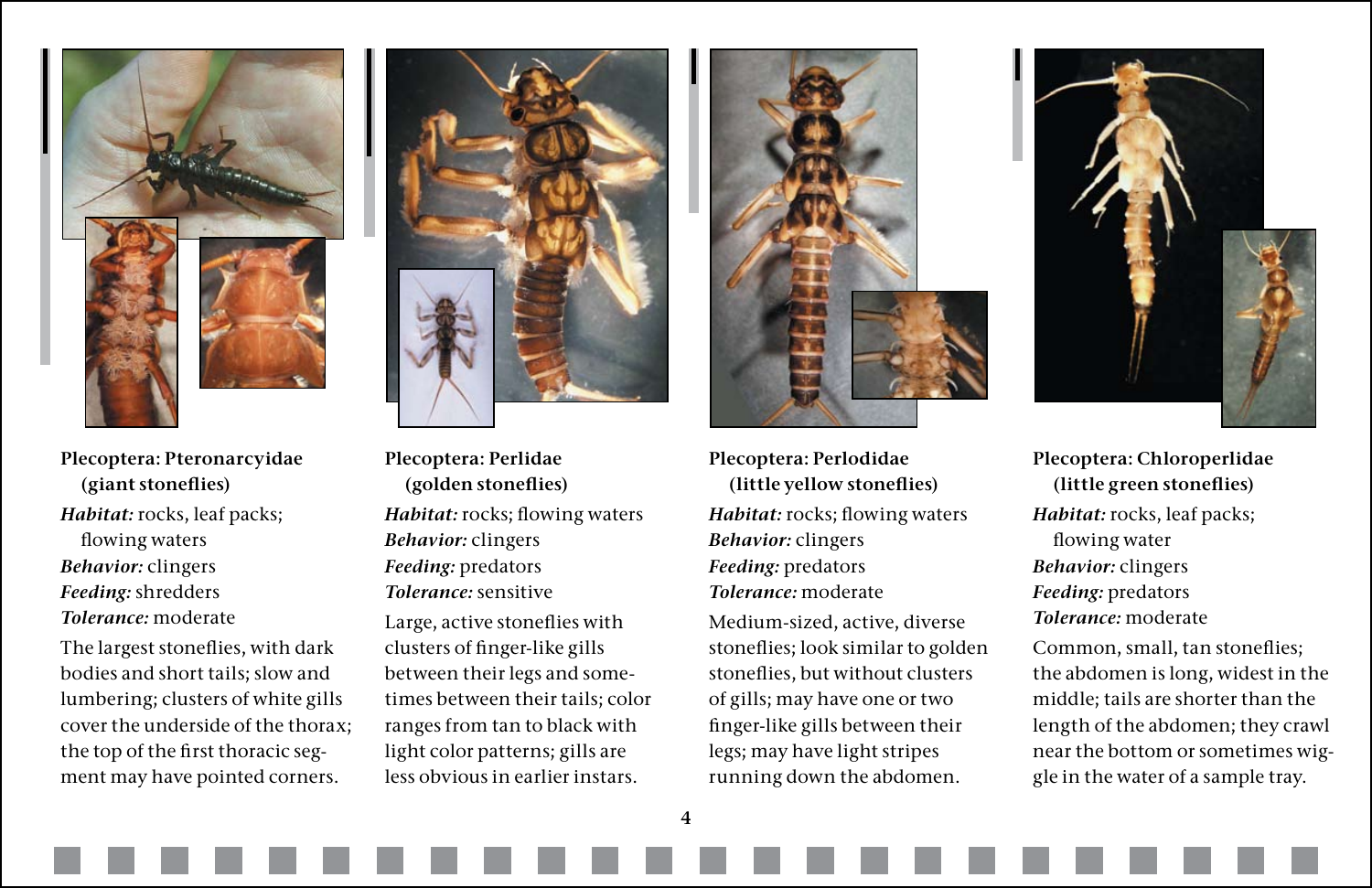

**Plecoptera: Nemouridae (little brown stoneflies)** *Habitat:* rocks, organic debris; flowing water *Behavior:* clingers *Feeding:* shredders *Tolerance:* moderate

Very common; small, hairy, reddish-brown stoneflies; the legs are relatively long; most have small gills beneath the neck or head; crawl slowly and blend into the debris in a sample tray.



**(rolled-winged stoneflies)** *Habitat:* rocks, leaf packs; flowing water *Behavior:* sprawlers/clingers *Feeding:* shredders *Tolerance:* moderate Long, thin stoneflies; bodies uniformly gray to reddishbrown; the entire abdomen is the same width; the tails are long, but break easily; may look very similar to a fir needle.



**Plecoptera: Capniidae (slender winter stoneflies)** *Habitat:* rocks, leaf packs; flowing water *Behavior:* sprawlers/clingers *Feeding:* shredders *Tolerance:* sensitive Bodies are gray to tan; the ab-

domen is usually widest in the middle; the tails are long; very small in late summer or fall samples; may get caught in the surface tension of a sample tray.



**Trichoptera: Hydropsychidae (net-spinner caddisflies)** *Habitat:* rocks; flowing waters *Behavior:* clingers *Feeding:* collector-filterers *Tolerance:* tolerant Have solid plates on top of all 3 thoracic segments and a tuft of hair on each of the 2 legs at the end of the abdomen; build stationary shelters; in a sample tray, wiggle side-to-side or crawl with body hunched up.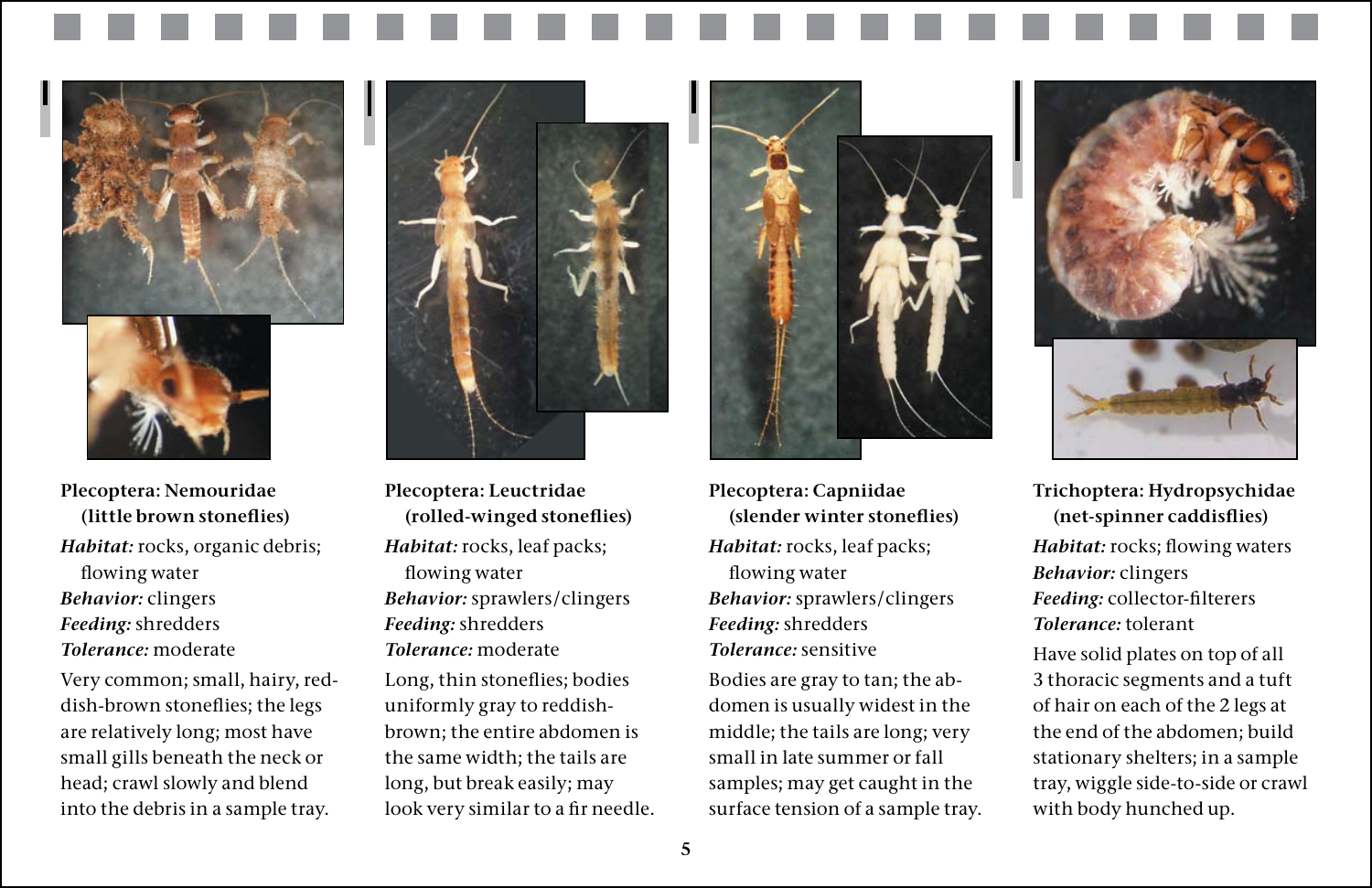

**Trichoptera: Rhyacophilidae (free-living caddisflies)** *Habitat:* rocks; flowing waters *Behavior:* clingers *Feeding:* predators *Tolerance:* moderate

The only caddisflies that do not build shelters or cases; most are bright green to greenish-brown; may or may not have gills; unlike others on this page, have a hard plate on top of the last abdominal segment.



**Trichoptera: Philopotamidae (finger-net caddisflies)**  *Habitat:* under rocks; flowing waters *Behavior:* clingers *Feeding:* collector-filterers *Tolerance:* moderate The bodies are usually yellowish with tan heads; unlike others on this page, have a white fleshy extension at the front of the head; build stationary shelters; wiggle actively in a sample tray.



**Trichoptera: Psychomyiidae (net-tube caddisflies)** *Habitat:* rocks; flowing waters *Behavior:* clingers

*Feeding:* collector-gatherers *Tolerance:* moderate Similar to free-living and tubemaker caddisflies, but have no plate on the last abdominal segment and lack spots on the head; have a hatchet-shaped appendage at the base of the front

legs; build stationary shelters.



**Trichoptera: Polycentropodidae (tube-maker caddisflies)** *Habitat:* solid substrates; flowing or still water *Behavior:* clingers *Feeding:* predators *Tolerance:* moderate The heads usually have many dark spots; the long bodies are usually pinkish; have no plate on top of the last abdominal segment; build stationary shelters.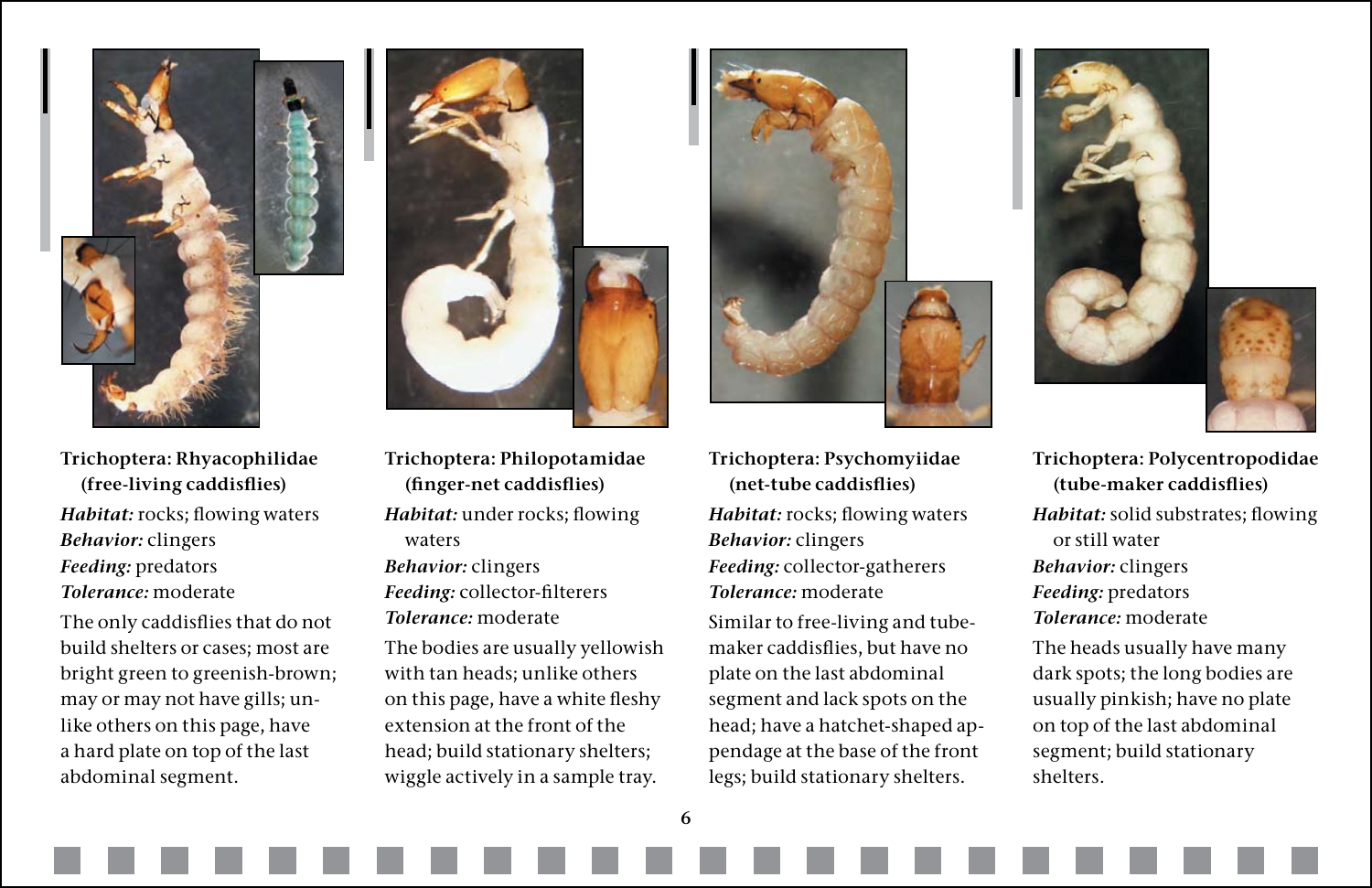**Trichoptera: Glossosomatidae (saddle-case-maker caddisflies)** *Habitat:* rocks; flowing waters *Behavior:* clingers *Feeding:* scrapers *Tolerance:* moderate

The body is distinctive with dark hard parts on the head, the legs, and the top of the first thoracic segment; the body is slightly curved, as is the unique tortoiseshell-like case that these caddisflies build of sand and pebbles.

**Trichoptera: Hydroptilidae (purse-case-maker caddisflies)** *Habitat:* mostly slower waters *Behavior:* clingers/climbers *Feeding:* scrapers *Tolerance:* tolerant

Mature larvae of these algae eaters build purse-like cases of silk with sand or algae; the body is usually distinctly flattened side-to-side, with hard plates on the top of each thoracic segment; small and difficult to see.

**Trichoptera: Helicopsychidae (snail-case-maker caddisflies)** *Habitat:* gravels; flowing waters *Behavior:* clingers/climbers *Feeding:* scrapers *Tolerance:* tolerant

Unmistakable, coiled sand cases are shaped like a snail; the body is also dramatically curved; found from cold springs to warm rivers and from fast streams to lake shores, but most common in large warm rivers.

**Trichoptera: Leptoceridae (longhorned case-maker caddisflies)**

*Habitat:* most fresh waters *Behavior:* clingers/sprawlers

*Feeding:* predators/collector-gatherers

*Tolerance:* moderate

The cases are made of sand or organic debris; the hind leg is long and curved behind the head; the only caddisflies with antennae long enough to be noticeable.





![](_page_6_Picture_14.jpeg)

![](_page_6_Picture_15.jpeg)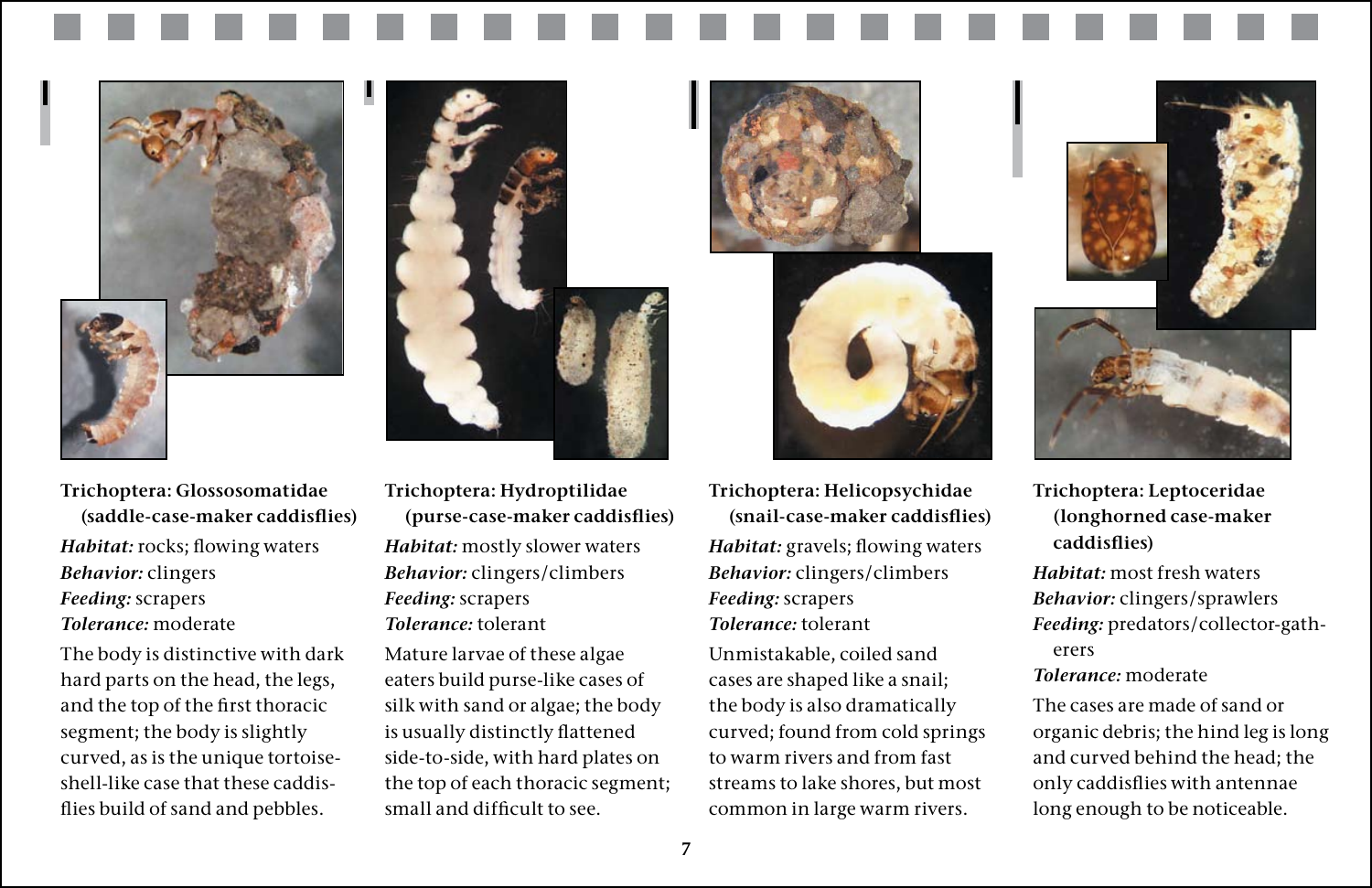![](_page_7_Picture_0.jpeg)

- **Trichoptera: Brachycentridae (humpless case-maker caddisflies)**
- *Habitat:* flowing waters *Behavior:* clingers/climbers *Feeding:* shredders/collectors *Tolerance:* moderate

Diverse in appearance and feeding; the case is either round or square in cross section; legs may be long for filtering food; the head and legs are tan to reddish-brown.

![](_page_7_Picture_4.jpeg)

**Trichoptera: Lepidostomatidae (case-maker caddisflies)** *Habitat:* slower current of smaller streams *Behavior:* climbers/sprawlers *Feeding:* shredders *Tolerance:* sensitive

The case can be spiraling pieces of plant matter, a sand cone, or 4 wood-paneled sides; the head is usually dark with light spots; the antennae are at the front edge of the eye, but hard to see.

![](_page_7_Picture_7.jpeg)

**Trichoptera: Uenoidae (case-maker caddisflies)**  *Habitat:* rocks; flowing waters *Behavior:* clingers *Feeding:* scrapers *Tolerance:* moderate Relatively common case-maker caddisflies; the case is either thick and pebbly (moderately tolerant) or long, thin, and smooth (highly sensitive species found in mountain streams).

![](_page_7_Picture_9.jpeg)

**Trichoptera: Limnephilidae (northern case-maker caddisflies)** *Habitat:* most fresh waters *Behavior:* climbers/sprawlers *Feeding:* shredders *Tolerance:* moderate Diverse group of large caddisflies. [Less common case-maker caddisflies are not included in this guide; please see the CD-ROM for more detail.]

 $\mathbf{8}$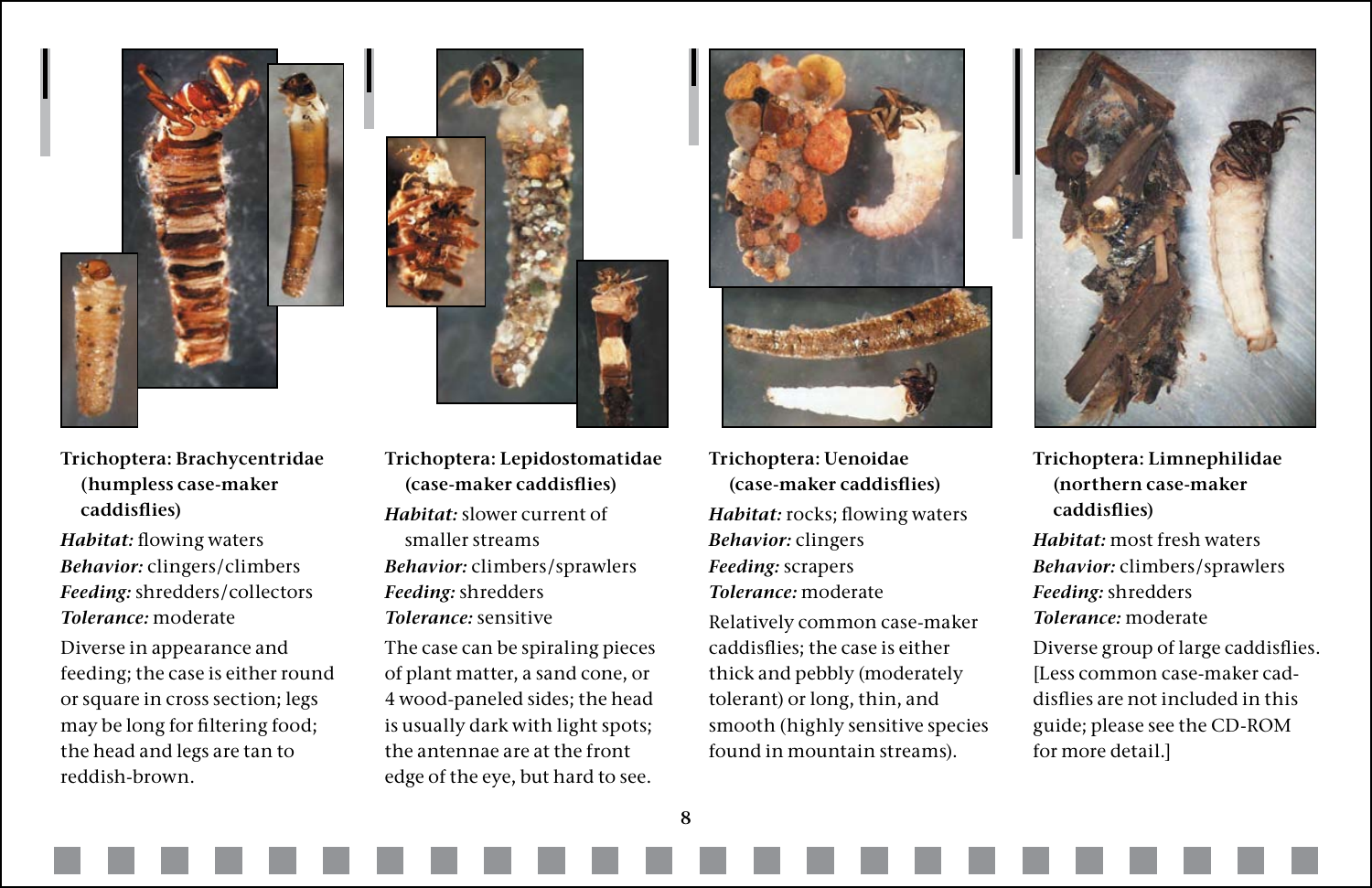**Megaloptera: Sialidae (alderflies)**

*Habitat:* slow and still waters *Behavior:* burrowers/climbers *Feeding:* predators *Tolerance:* tolerant

Active predators found in slower areas of streams and in wetlands and other still water; the abdominal segments have a long filament sticking out to each side; the abdomen has a single, long filament at the end.

**Megaloptera: Corydalidae (hellgrammites)** *Habitat:* cold rocky streams *Behavior:* clingers *Feeding:* predators *Tolerance:* sensitive

Large, active predators found in cold, rocky, mountain streams; the abdominal segments have a long filament sticking out to each side; the abdomen has a pair of prolegs at the end, each with a pair of hooks.

![](_page_8_Picture_5.jpeg)

**Odonata: Anisoptera (dragonflies)** *Habitat:* mostly still waters *Behavior:* sprawlers/climbers *Feeding:* predators *Tolerance:* tolerant

The body is wide; the underside of the head has an extendible mouthpart used for grabbing prey, but usually held tight to the head; the abdomen has no gills or tails, but may have 3 short, sharp points at the end.

![](_page_8_Picture_8.jpeg)

**Odonata: Zygoptera (damselflies)** *Habitat:* mostly still waters *Behavior:* climbers *Feeding:* predators *Tolerance:* tolerant

The body is long and thin; the underside of the head has an extendible mouthpart used for grabbing prey, but usually held tight to the head; the end of the abdomen has 3 flat, taillike gills.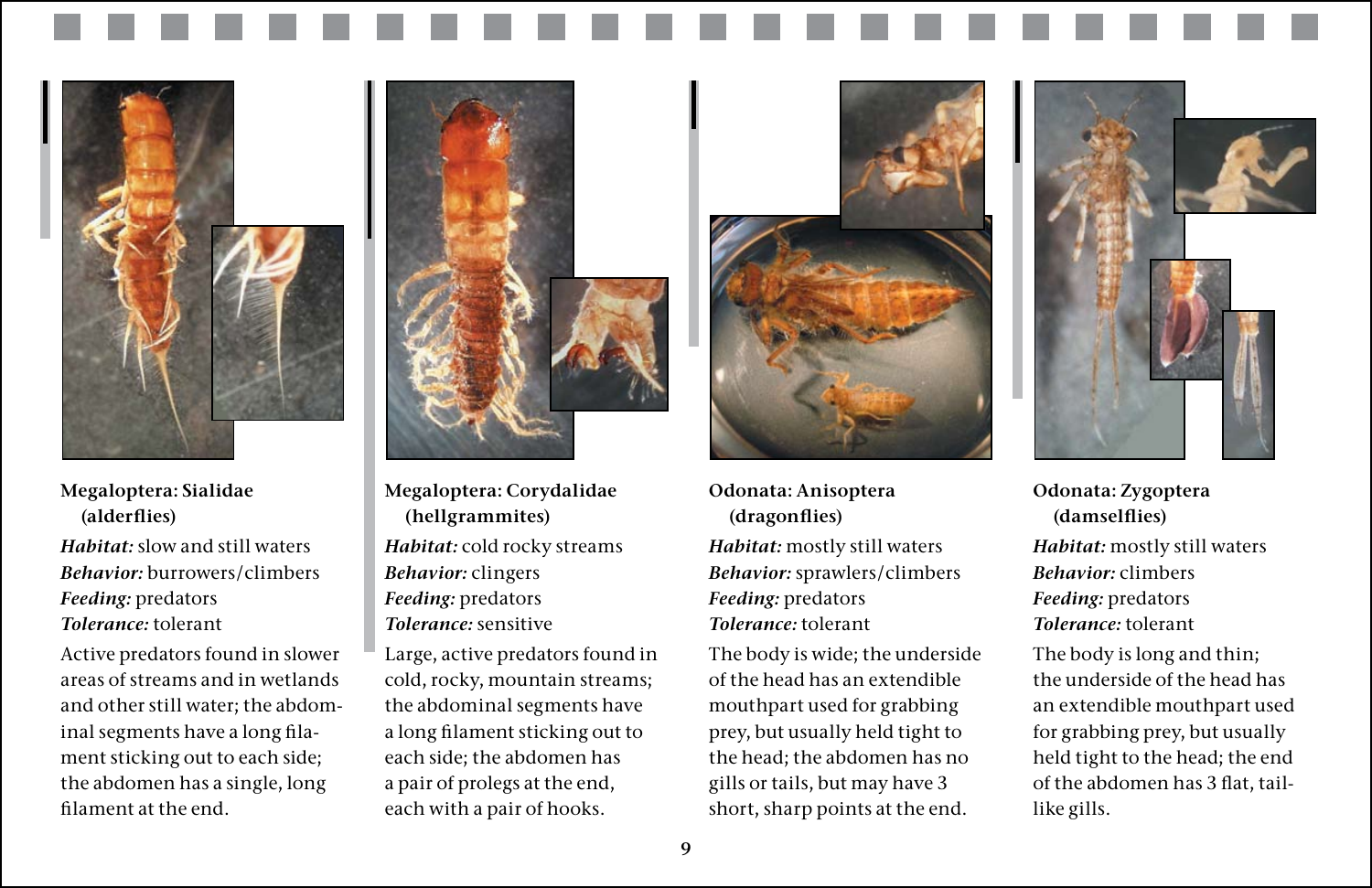![](_page_9_Picture_0.jpeg)

**Lepidoptera: Pyralidae (aquatic caterpillars)** *Habitat:* open rivers and streams *Behavior:* clingers *Feeding:* scrapers *Tolerance:* tolerant

Usually found in larger, warmer rivers; build silken shelters on rocks in flowing water; the thorax and abdomen have clusters of gills; the eyes are a small group of spots; the middle of the abdomen has four pairs of tiny prolegs.

![](_page_9_Picture_3.jpeg)

**Coleoptera: Elmidae (riffle beetles)**

*Habitat:* flowing waters *Behavior:* clingers/climbers *Feeding:* collector-gatherers *Tolerance:* moderate

Larvae and adults are both regularly collected in riffle samples; adults are very small and slow moving; larvae have long, hardened bodies; generally well-camouflaged and difficult to see in a sample tray.

![](_page_9_Picture_7.jpeg)

- **Coleoptera: Psephenidae (water pennies)**
- *Habitat:* strongly flowing waters *Behavior:* clingers *Feeding:* scrapers *Tolerance:* tolerant

Flat, round beetle larvae; tan to brown, often with a mottled pattern; plates extending from the body segments cover the head and legs. [Other beetle families are less common in riffles; please see the CD-ROM.]

![](_page_9_Picture_11.jpeg)

**Arachnida: Hydracarina (water mites)** *Habitat:* most fresh waters *Behavior:* swimmers/clingers *Feeding:* predators/scavengers *Tolerance:* tolerant

Common in most freshwater habitats, and often collected in riffle samples; look like tiny red, gray, or green dots with 8 legs; move rapidly around the bottom of a sample tray.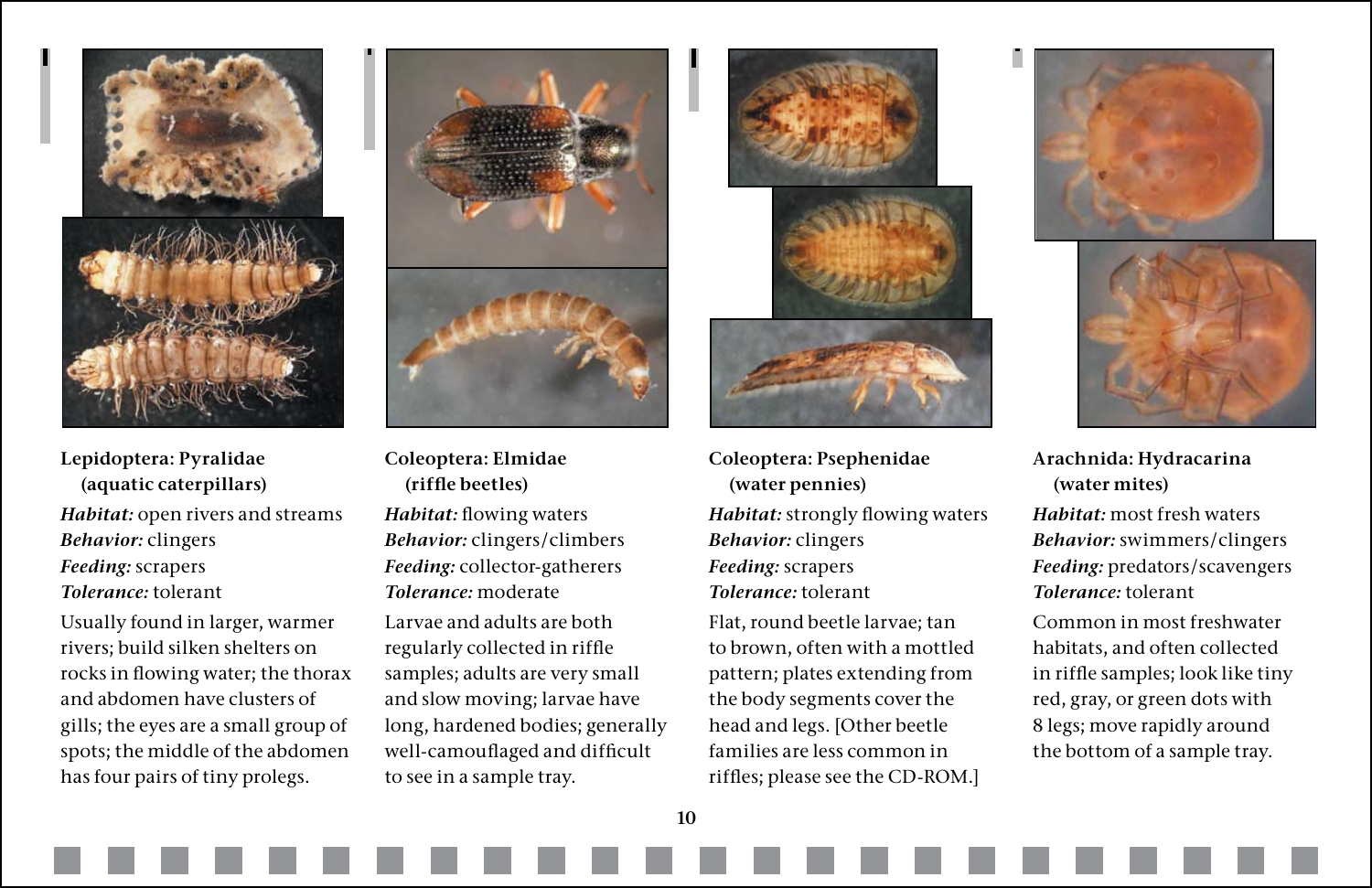![](_page_10_Picture_0.jpeg)

**Crustacea: Decapoda (crayfish)** *Habitat:* most fresh waters *Behavior:* sprawlers *Feeding:* collector-gatherers *Tolerance:* moderate

One of the largest and most easily observed macroinvertebrates in Northwest streams; has 8 legs and 2 large claws; the exoskeleton is usually quite hard. Only the genus *Pacifastacus* is native to the Northwest.

![](_page_10_Picture_3.jpeg)

**Crustacea: Amphipoda (scuds)** 

*Habitat:* most fresh waters *Behavior:* climbers/swimmers *Feeding:* collector-gatherers *Tolerance:* tolerant

Bodies are flattened side-to-side, curved from head to tail, and gray to green; may carry eggs under the abdomen; usually swim or crawl on their side in a sample tray.

![](_page_10_Picture_7.jpeg)

**Crustacea: Isopoda (aquatic sow bugs)** *Habitat:* most fresh waters *Behavior:* sprawlers *Feeding:* collector-gatherers *Tolerance:* tolerant

Bodies are flattened top-tobottom and grayish to brown; found in most aquatic habitats, but can be common in shallow flowing waters; crawl flat along the bottom of a sample tray.

![](_page_10_Picture_10.jpeg)

**Crustacea: Ostracoda (seed shrimp)** *Habitat:* most fresh waters *Behavior:* climbing/swimming *Feeding:* collector-gatherers *Tolerance:* tolerant

Generally white to grayish-green; tiny, clam-like, jelly-bean-shaped crustaceans; the exoskeleton is expanded to cover the body with a bivalve "shell"; 1 dark eye and 3 pairs of highly modified legs are sometimes visible.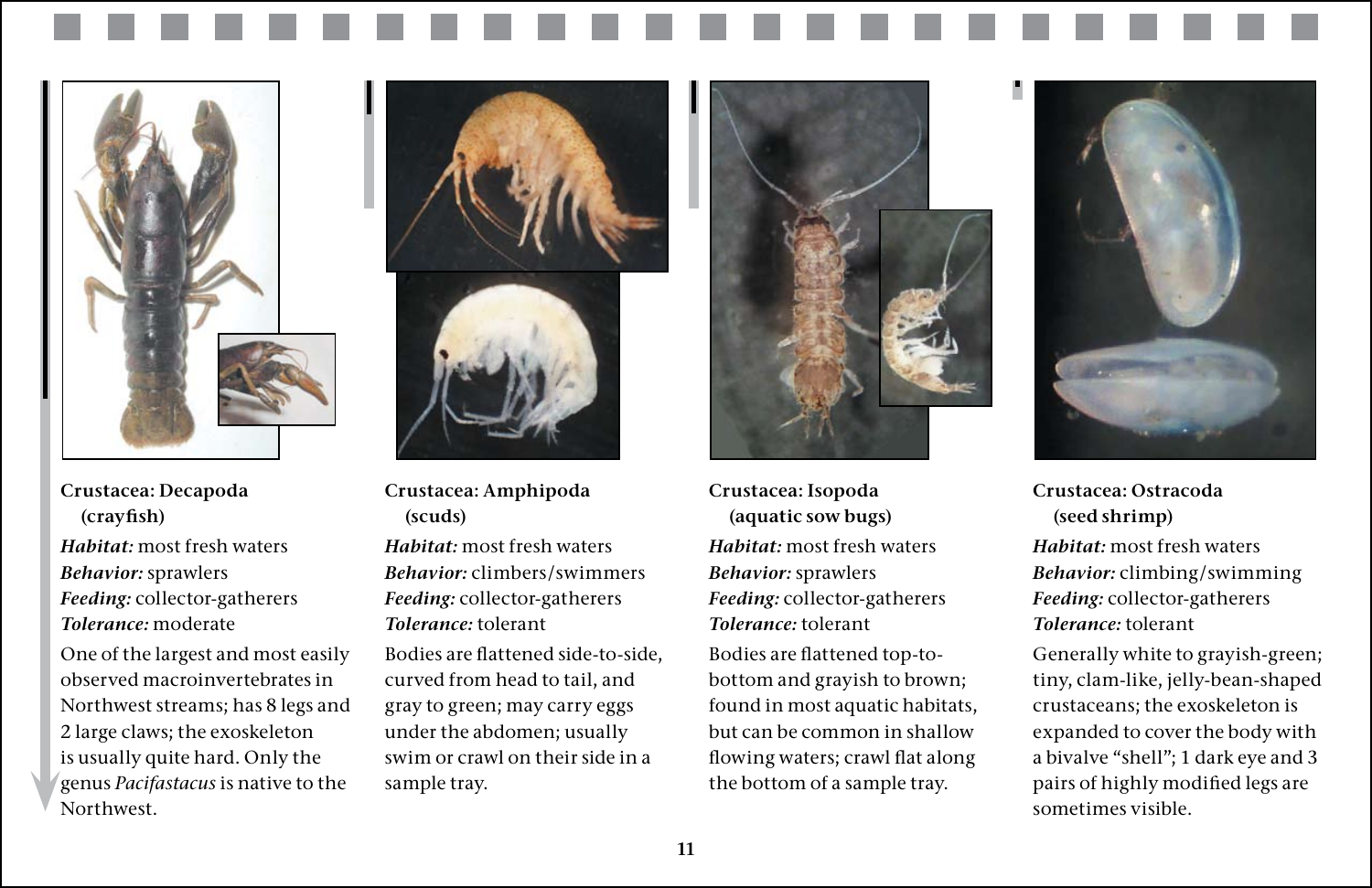![](_page_11_Picture_0.jpeg)

**Diptera: Simuliidae (black flies)** *Habitat:* most flowing waters *Behavior:* clingers *Feeding:* collector-filterers *Tolerance:* tolerant Bowling-pin shaped; usually brown to black, with 2 fans

on the head; move in a sample tray by placing the head down, spinning a pad of silk, then inching the hind end forward to hook into the silk.

![](_page_11_Picture_3.jpeg)

**Diptera: Chironomidae (midges)**

*Habitat:* most fresh waters *Behavior:* burrowers *Feeding:* collectors/predators *Tolerance:* tolerant

Extremely common, very diverse, and usually quite small; sometimes red, yellow, gray, or purple; the body is thin with a hard head and a pair of prolegs at each end; often wiggle actively in a sample tray.

![](_page_11_Picture_7.jpeg)

**Diptera: Ceratopogonidae (biting midges)**

*Habitat:* most fresh waters *Behavior:* sprawlers/burrowers *Feeding:* predators *Tolerance:* tolerant

Either long, thin, and tubular with a brown head, striped body, and pointed hind end; or short, thick, and spiny with front and rear prolegs; may wiggle actively in a sample tray.

![](_page_11_Picture_11.jpeg)

**Diptera: Dixidae (dixid midges)** *Habitat:* slow flowing waters *Behavior:* swimmers/climbers *Feeding:* collector-gatherers *Tolerance:* moderate

Often dark; the head is usually tilted back; swim in a wiggling U-shape; feed with the curve of the U out of the water and head submerged; have plates on the rear end and 1 or 2 pairs of short prolegs at the front of the abdomen.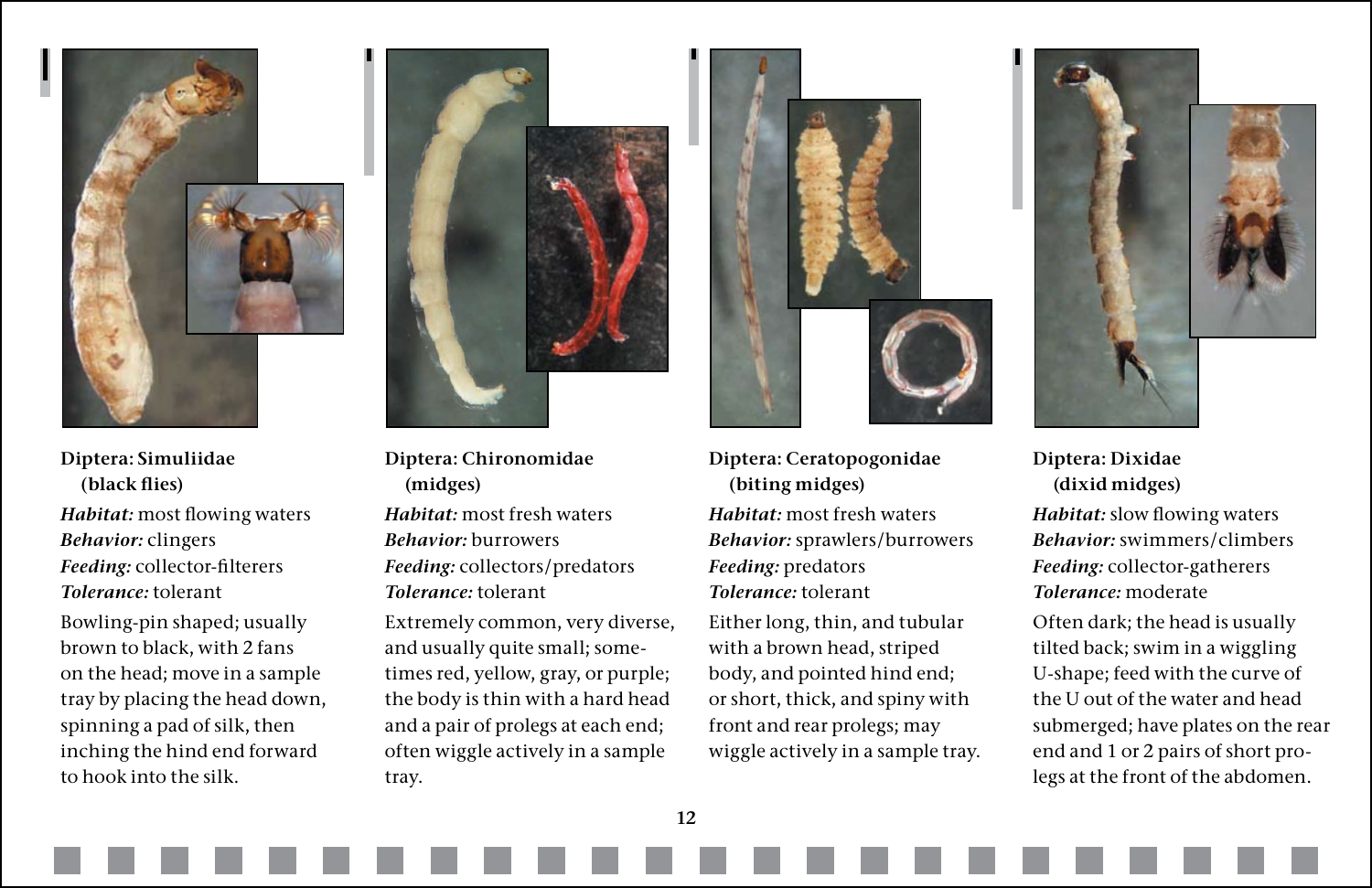**Diptera: Tipulidae (crane flies)**

*Habitat:* most fresh waters *Behavior:* burrowers/sprawlers *Feeding:* predators/shredders *Tolerance:* tolerant

Very diverse group: some have fleshy prolegs on the abdomen, some have swollen areas, others have neither; body gold to brown, often translucent; the head is concealed under the skin; hind end has 1 to 8 short to long lobes.

**Diptera: Blephariceridae (net-winged midges)** *Habitat:* fast, cold waters *Behavior:* clingers *Feeding:* scrapers *Tolerance:* sensitive

Unique group with 7 deeply separated body sections (the largest includes the head); brown to black from above; a fleshy sucker is present on the underside of the first 6 body sections; move slowly; found on larger rocks.

![](_page_12_Picture_5.jpeg)

**Diptera: Deuterophlebiidae (mountain midges)** *Habitat:* small, fast, cold streams *Behavior:* clinger *Feeding:* scrapers *Tolerance:* sensitive

The head is dark and distinct with long forked antennae; 3 thoracic segments are clearly visible; the abdomen has 7 pairs of fleshy legs; found on large rocks in fast, welloxygenated streams.

![](_page_12_Picture_8.jpeg)

**Diptera: Athericidae (water snipe flies)** *Habitat:* swift rocky streams *Behavior:* clingers *Feeding:* predators *Tolerance:* tolerant

Usually brown in color; the abdomen has 7 pairs of prolegs and a single proleg at the end; the body has fleshy lobes sticking out to the sides and off of the hind end; crawl along the bottom of a sample tray.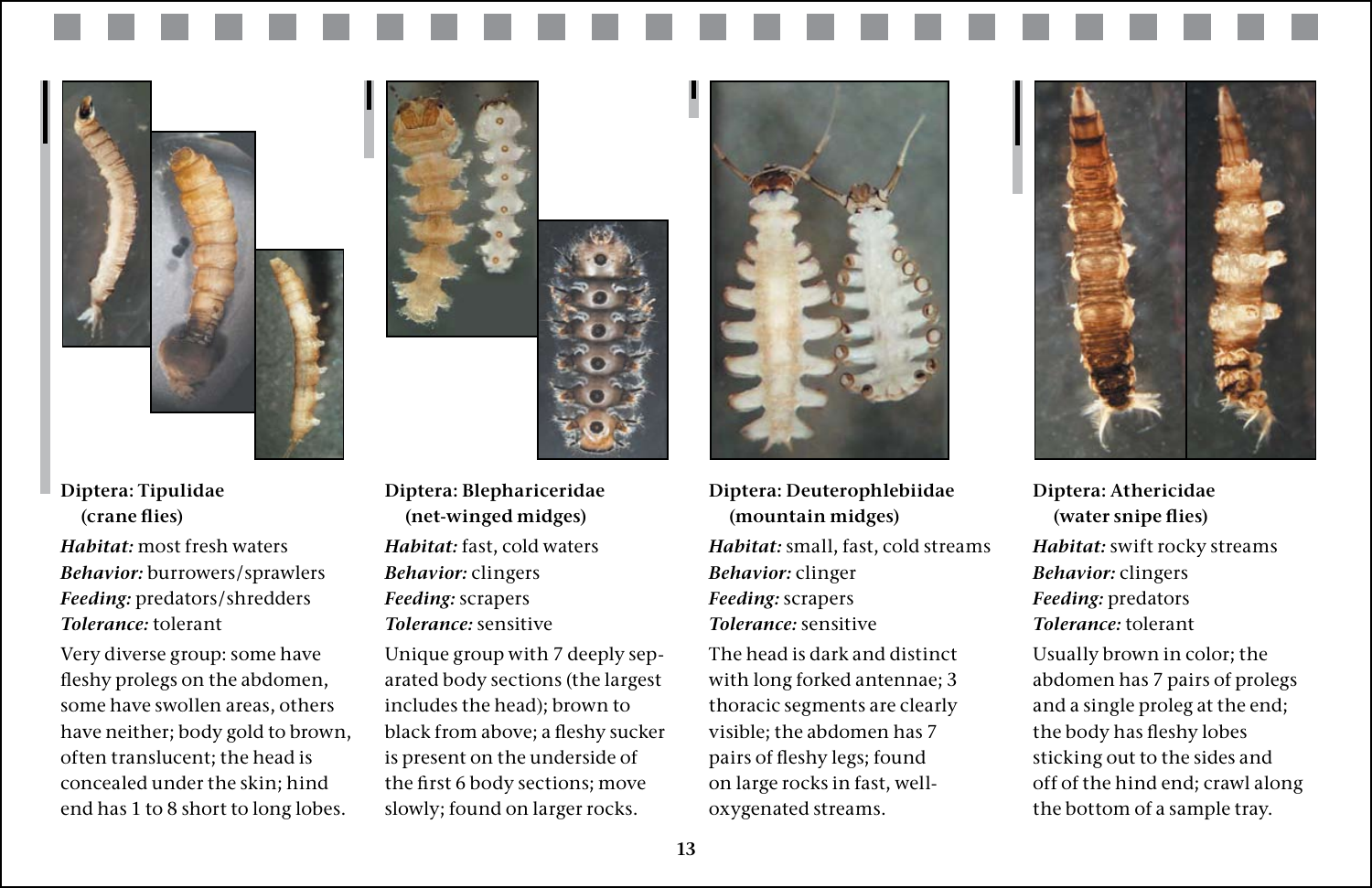![](_page_13_Picture_0.jpeg)

**Platyhelminthes: Turbellaria (flatworms or planarians)** *Habitat:* most fresh waters *Behavior:* clingers *Feeding:* predators/collectors *Tolerance:* moderate

Extremely flattened; gray to brown; very soft body, easily damaged or torn; no distinguishing features, but may be shaped like a wide arrow and have eyespots; glide smoothly across the bottom of a sample tray.

![](_page_13_Picture_3.jpeg)

**Annelida: Oligochaeta (aquatic earthworms)**  *Habitat:* most fresh waters *Behavior:* burrowers *Feeding:* collector-gatherers *Tolerance:* tolerant

Long, tubular, many-segmented worms with blunt ends and few distinguishing features; have tiny bristles on each segment; color ranges from white to reddish brown.

![](_page_13_Picture_6.jpeg)

**Annelida: Hirudinea (leeches)**

*Habitat:* slow or still waters *Behavior:* clingers/swimmers *Feeding:* predators *Tolerance:* tolerant

The body is usually tough and composed of dozens of segments; have front and rear suckers; the front sucker may be small; front segments usually have numerous eyespots; move by inching along with the suckers or swimming.

![](_page_13_Picture_10.jpeg)

**Nematoda (roundworms or nematodes)** *Habitat:* all fresh waters *Behavior:* burrowers *Feeding:* mostly predators and parasites *Tolerance:* tolerant Short, unsegmented worms; clear, gray, or white in color; usually pointed on one end, and variously blunt on the other; tiny and rarely seen in the field.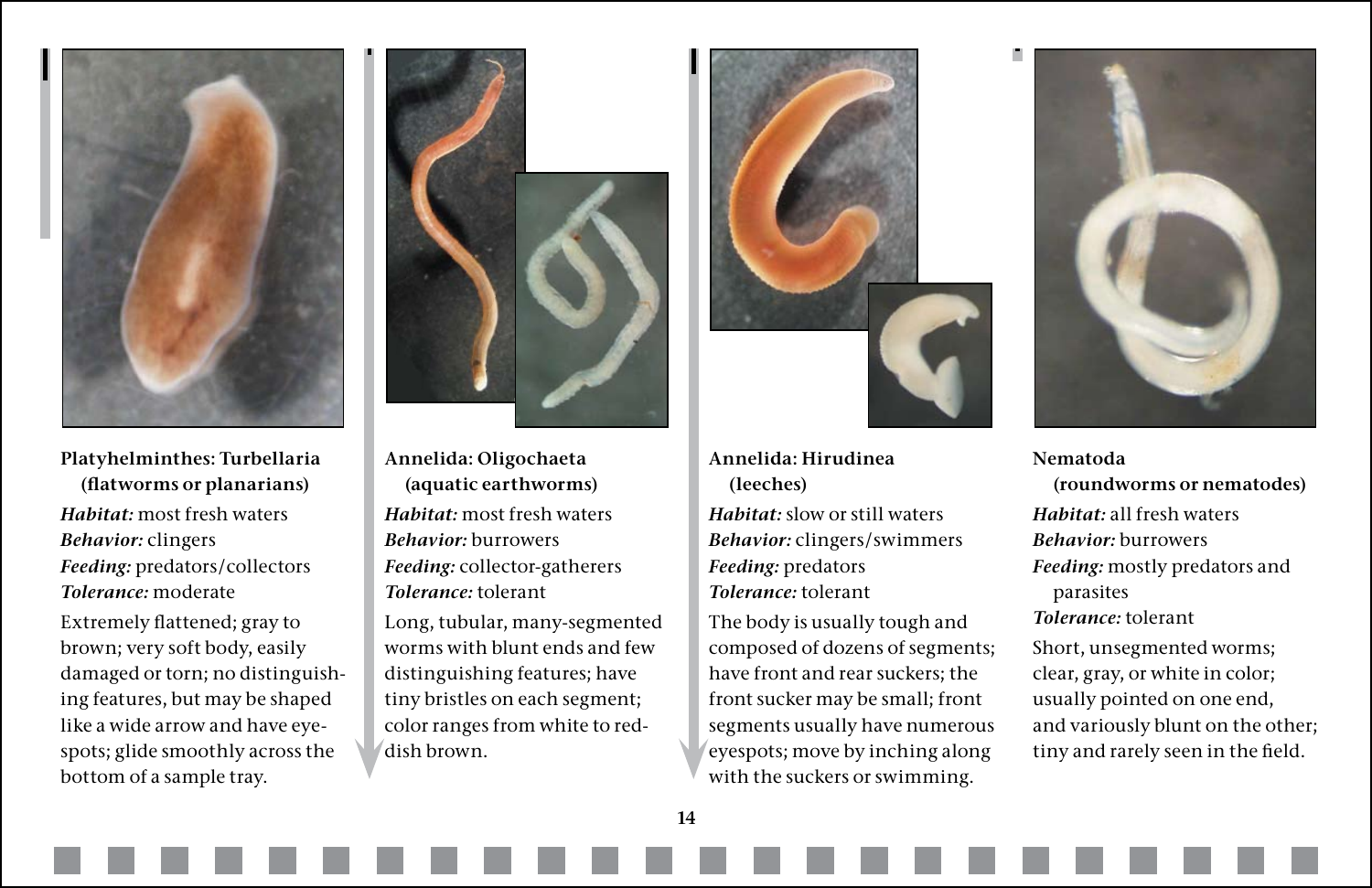![](_page_14_Picture_0.jpeg)

![](_page_14_Picture_1.jpeg)

**Mollusca: Bivalvia (clams)** *Habitat:* most fresh waters *Behavior:* burrowers *Feeding:* collector-filterers *Tolerance:* tolerant

Small- to medium-sized mollusks with 2 round shells attached by a hinge; color may be clear or white to tan or brown. If it is much larger than a pea and has a shell with ridges, it is probably the introduced Asian clam.

![](_page_14_Picture_4.jpeg)

**Mollusca: Bivalvia (mussels)** *Habitat:* soft to sandy bottoms *Behavior:* burrowers *Feeding:* collector-filterers *Tolerance:* sensitive

Large mollusks with 2 hard, usually oval shells connected by a hinge; the outside of the shell is typically brown to black; more common in still or slow water, but those pictured on the left above may be found in streams.

![](_page_14_Picture_7.jpeg)

**Mollusca: Gastropoda (snails)** *Habitat:* most fresh waters *Behavior:* clingers *Feeding:* scrapers *Tolerance:* tolerant

Diverse in shape and size, but all have a single, coiled shell; the shell is most often cone-like or flattened; a hard plate may cover the opening in the shell when the soft body is retracted.

![](_page_14_Picture_10.jpeg)

![](_page_14_Picture_11.jpeg)

**Mollusca: Gastropoda (limpets)** *Habitat:* rocks; flowing waters *Behavior:* clingers *Feeding:* scrapers *Tolerance:* tolerant

These snails have a dark, low cone for a shell instead of the typical coiled shell of most snails; a large foot and soft body are protected by the shell; a rasping mouthpart may also be visible when upside down.